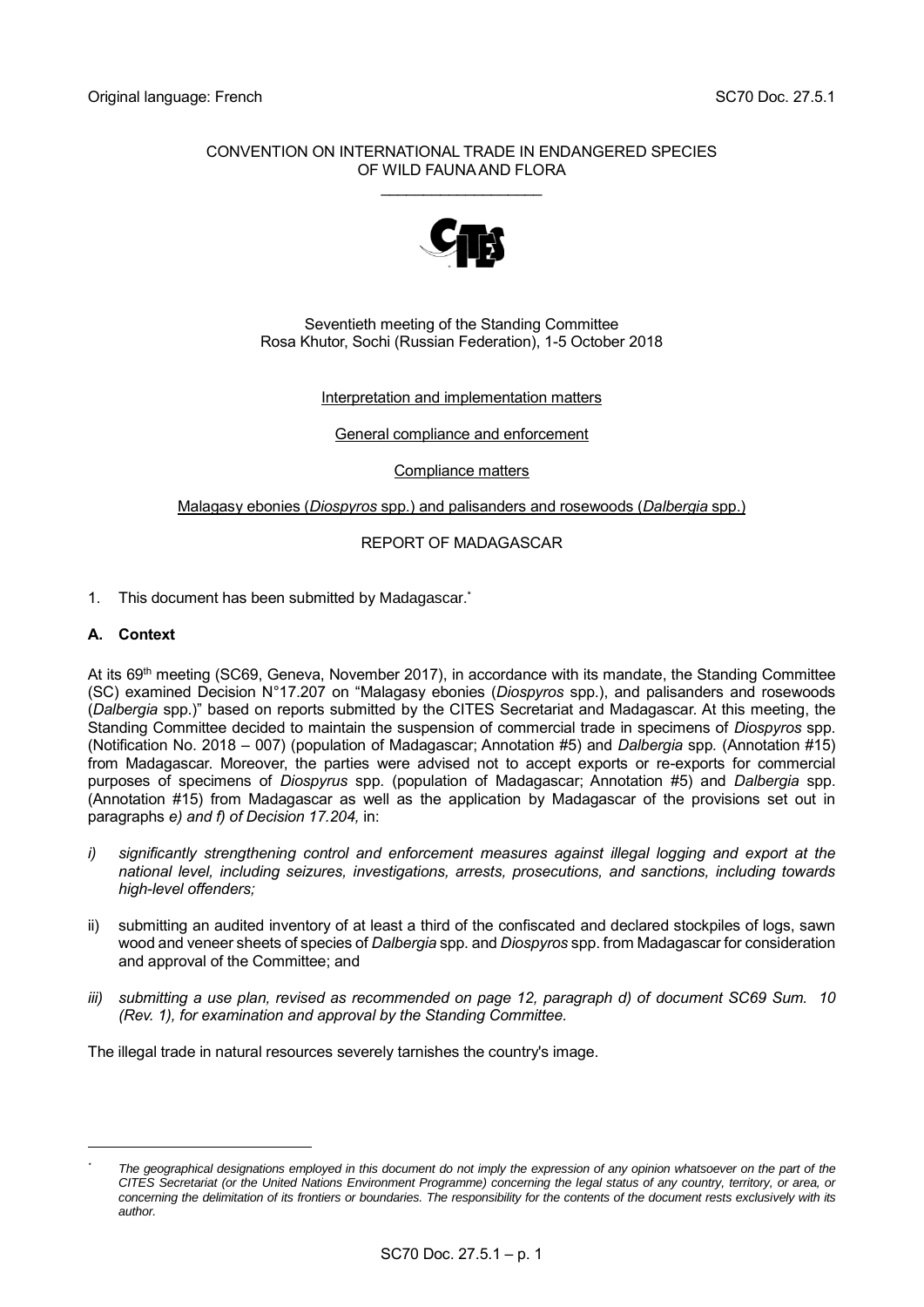In order to preserve its unique biodiversity, Madagascar, has continued to combat this scourge, so as to meet the requirements of the CITES Standing Committee. These efforts included the proposal of the implementation of a national strategy to combat the illegal wildlife trade.

On a political level, Madagascar experienced a period of crisis (April 2018), which led to a change in government in May 2018.

This document is Madagascar's report for the 70<sup>th</sup> Meeting of the Standing Committee and responds to the abovementioned paragraphs e) and f) and Decision 17.204. A review of this report is planned before the 70<sup>th</sup> meeting of the Standing Committee.

# **B. Progress report on the implementation of Decision 17.204 and its paragraphs e) and f)**

# **I. Measure to control and combat illegal logging and exports at a national level**

# **1. Measure to control illegal logging at a national level**

# **a. Law enforcement**

# **Efficiency of the Special Court for rosewood and ebony**

The process of making the Special Chain to Fight against the Trafficking in Rosewood and/or Ebony (Organic Law N°2015-056 of 3 February 2016) operational is continuing in 2018. In 2017, the Ministry of Justice already designated the magistrates who were to make up the Special Court planned by the abovementioned law through Decree No. 25120/2017 of 9 October 2017. This Decree was then modified and completed by Decree No. 20320/2018 of 29 January 2018 regarding the designation of the magistrates who should make up the Special Chain to Fight against the Trafficking in Rosewood and/or Ebony, and the appointed magistrates were thus officially established at a formal hearing on Friday 13 July 2018.

This Court is responsible for trying cases on offences related to the illegal trafficking in rosewood and ebony so as to impose the significant penalties set out in Law No. 2015-056 of 3 February 2016 on the Creation of the Special Chain to Fight against the Trafficking in Rosewood and/or Ebony, and to enforce sanctions for offences involving rosewood and/or ebony.

# *– Budget allocated*

The Ministry of Justice allocated a specific budget line for 2018 to the Special Chain to Fight against the Trafficking in Rosewood. This envelope was allocated to the aforementioned jurisdiction, in order to allow it to operate and carry out the activities for which it is responsible.

# *– Jurisdiction*

The Special Court sits in Antananarivo, but has a national territorial competence. However, whilst the permanent headquarters of the trial court is in the capital, if required it can also sit in other regions. It alone has the jurisdiction for following up on and judging offences related to rosewood and ebony, as set out in articles 69, 70, 71 and 72 of the Law of 3 February 2016, without prejudice to the application of the dispositions set out in Article 13 of Organic Law N° 2014-043 of 9 January 2015 regarding the High Court of Justice. It has full jurisdiction and thus is familiar with the examination of the legality of administrative acts.

# *– Transfer of cases*

After the establishment of the Special Chain, the various cases that fall under the competence of the Special Court and that have been dealt with by common law jurisdictions, by economic and anti-corruption penal chains, as well as by the specialised "anti-corruption unit" jurisdiction have been transmitted, in the state, to the Special Court to determine the jurisdiction.

The Special Court also has the jurisdiction for the judgement of minors aged under 18 at the time the offences they are accused of were committed.

It should be noted that any aggrieved persons, including the State and any associations or organisations, may bring civil proceedings before the appropriate trial court in order to rule on any actions for damages arising from the issues that are the subject of the proceedings.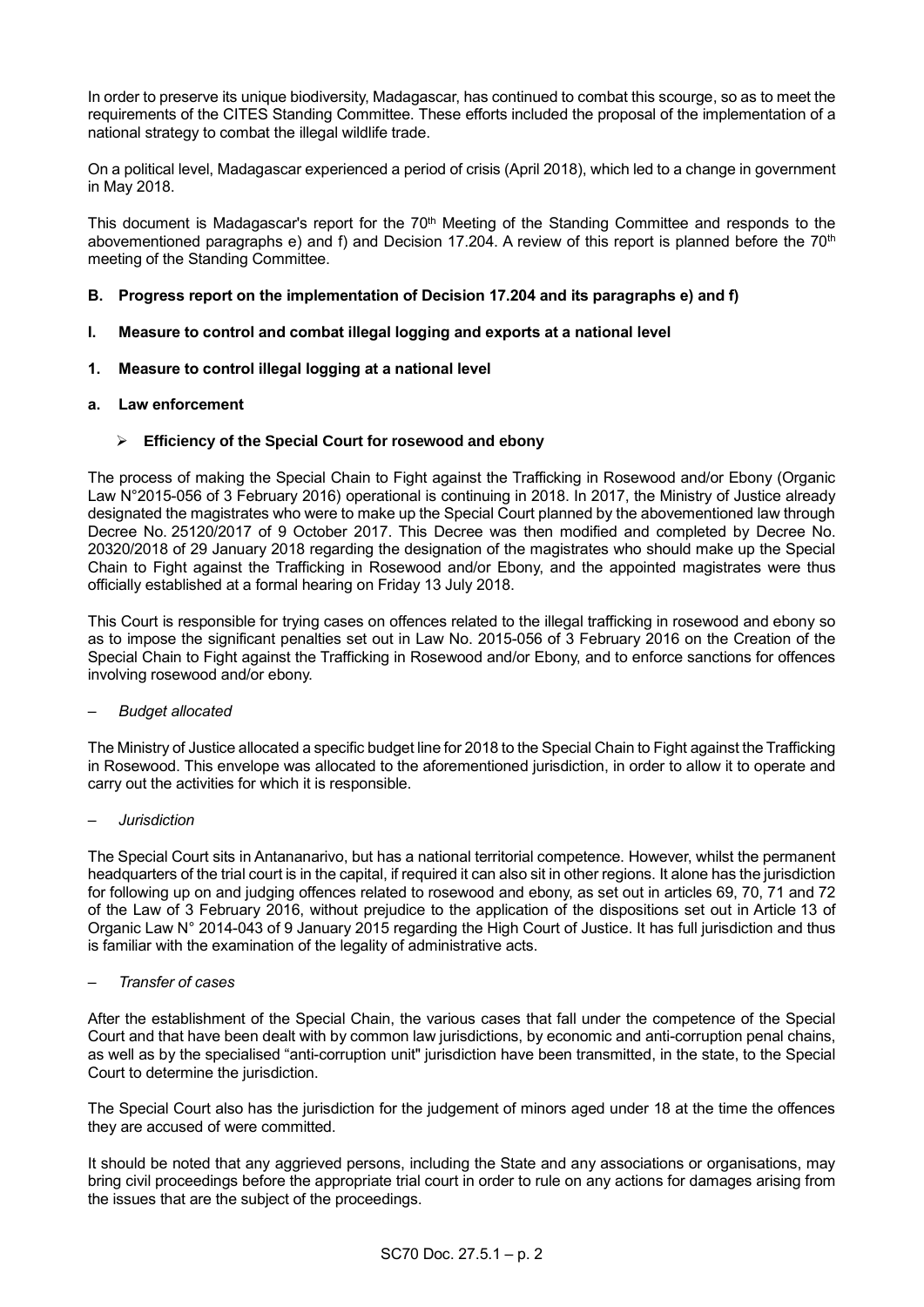#### *– Processing time*

In order to ensure swiftness of the processing of cases that come under the jurisdiction of the Special Court, Article 26 of abovementioned law provides for deadlines for the preliminary investigation and the judgement. Indeed, according to the Law on the Special Chain: "All procedural cases must be examined and judged within a deadline of under 6 (six) months from the date the accused is referred to the court".

#### *– Review procedures*

In order to guarantee fair and impartial justice,

- $\checkmark$  the decisions handed down by the Trial Court are issued in the first and last instance for offences provided for in articles 69 and 70 of Law N° 2015-056 of 3 February 2016 and are open to appeal, the terms of which are set out in the le Code of Criminal Procedure;
- $\checkmark$  the decisions made by the Trial Court for offences provided for in Article 71 of the abovementioned Law can be appealed;
- $\checkmark$  objections may be lodged against any decisions rendered in absentia by the Trial Court, following the terms laid down by the Criminal Procedure Code.

#### **Follow-up of ongoing legal proceedings**

Madagascar is currently continuing its efforts to prosecute and punish environmental crime. In addition to the old cases, new criminal cases linked to this subject have been brought before different jurisdictions in Madagascar this year. With regard to the crackdown on environmental offences, the country has penal texts specifically related to the environment as well as general texts. The specific texts include Law N° 2005-018 of 17 October 2005 on International Trade in Wild Fauna and Flora (CITES) as well as Law N° 2015-005 of 26 February 2015 recasting the Management Code for Protected Areas (COAP). In parallel with this, the Malagasy Criminal Code remains the basic text for offences.

#### - *Case of 79 cases* **(cf. table in Appendix)**

As a reminder, of the 79 cases recorded in 2017, twenty-one (21) cases were still being processed. The data collection work carried out by the Ministry of Justice with the Courts of First Instance situated in the regions affected by the trafficking in rosewood and/or ebony, has made it possible to establish the following situation regarding these cases:

- $\checkmark$  four (4) have been tried: three (3) of them led to unconditional sentences whilst the defendants in the fourth case were acquitted due to lack of evidence;
- $\checkmark$  four (4) of these cases do not appear in any of the registers of the country's public prosecutor's offices and still remain at a preliminary investigation stage;
- $\checkmark$  thirteen (13) cases are still being monitored closely and the results will be communicated at a later date.

# - *Monitoring of the investigations at a national level to identify and prosecute accomplices in the illegal exports to Singapore*

Following the information received from the Independent Anti-Corruption Bureau, the case regarding the illegal export of rosewood to Singapore is still being investigated. Suspects have been interviewed and investigations are underway.

#### - **New cases of offences recorded by ministries responsible for law enforcement**

The ministries responsible for law enforcement are making an effort to collaborate, in order to monitor forest crime closely. The following tables summarise the statistics regarding the results obtained through the actions of those responsible for enforcing the law (the national Gendarmerie, the national Police, and the Independent Anti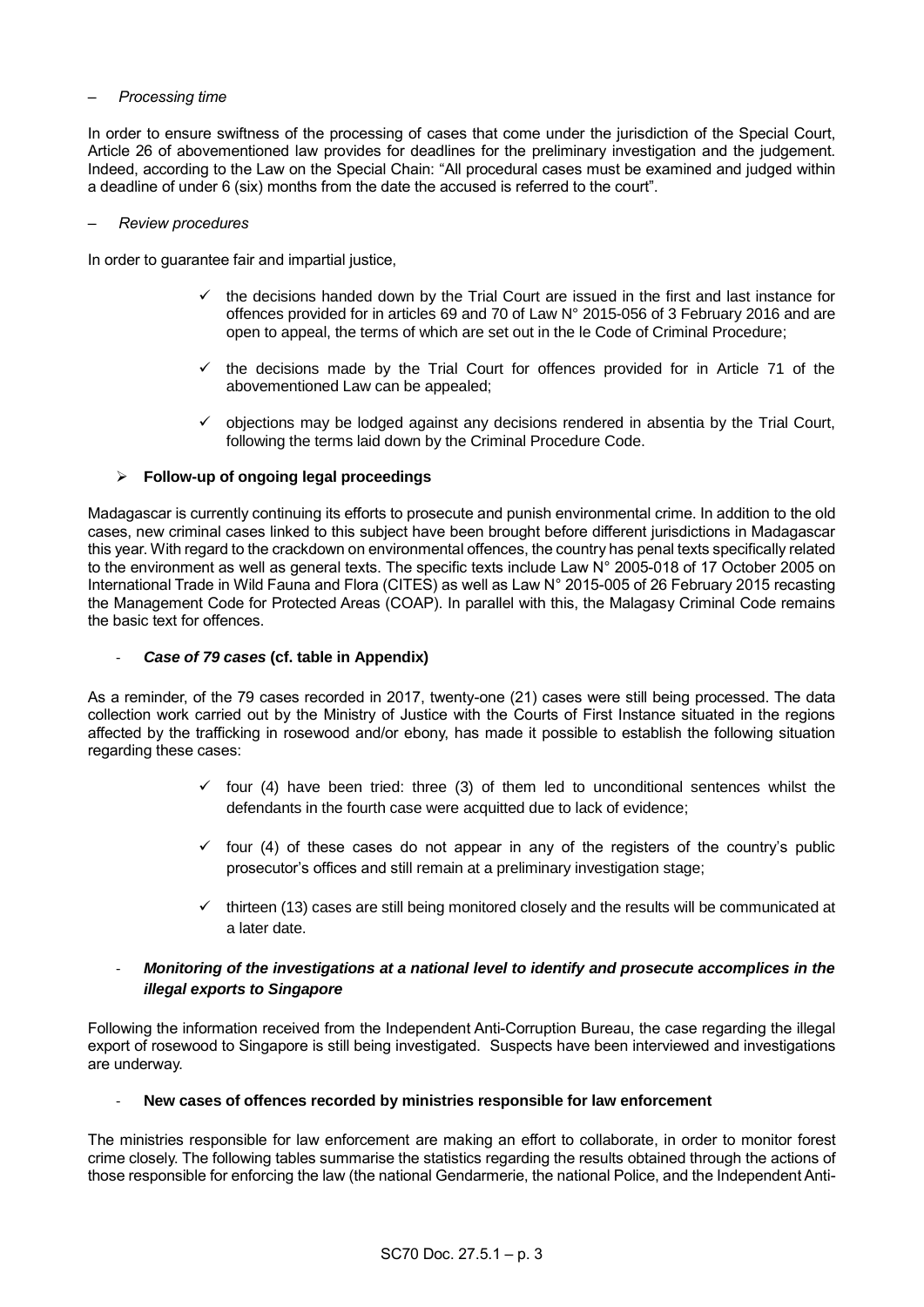Corruption Bureau [Bureau Indépendant de lutte Contre la Corruption, BIANCO] for the protection of fauna and flora).

| Year                 | Number of cases | Logs seized                                                       | <b>Individuals</b>                 | <b>Judicial Follow-up</b> |             |
|----------------------|-----------------|-------------------------------------------------------------------|------------------------------------|---------------------------|-------------|
|                      |                 |                                                                   | arrested<br>Remanded<br>in custody |                           | <b>Bail</b> |
| 2017                 | 03              | 541                                                               | 16                                 | 16                        | 00          |
| 1st semester<br>2018 | 02              | 7 bags of rosewood (50 to<br>90 cm in length, weighing<br>380 kg) | $\mathbf 0$                        | -                         |             |

Table 1: Crackdown on trafficking in rosewood (2016 – 2018, source: National Gendarmerie Headquarters)

# Table 2: Statistics of the results of cases monitored by BIANCO (source BIANCO, 2011 – 2018)

| <b>Years</b>     | <b>Species</b>           | <b>Types of offence</b>                                                                                                                                                    | <b>Regions involved</b>                                                                                                           | Number of<br>cases<br>processed | Status in 2018                                                                                         |
|------------------|--------------------------|----------------------------------------------------------------------------------------------------------------------------------------------------------------------------|-----------------------------------------------------------------------------------------------------------------------------------|---------------------------------|--------------------------------------------------------------------------------------------------------|
| $2014 -$<br>2018 | <b>Turtles</b>           | Abuse of function, illegal<br>export of natural resource,<br>collusion                                                                                                     | Atsimo Andrefana -<br>Tulear, Androy,<br>Antananarivo - Ivato<br>airport, Mahajanga,<br>Fianarantsoa                              | 18                              | 2 cases transferred to the<br>Anti-Corruption Penal Chain<br>[Chaine Pénale Anti-<br>Corruption, CPAC] |
|                  |                          |                                                                                                                                                                            |                                                                                                                                   |                                 | 2 cases with no further action<br>taken                                                                |
|                  |                          |                                                                                                                                                                            |                                                                                                                                   |                                 | 14 BIANCO proceedings<br>ongoing                                                                       |
| $2014 -$<br>2016 | Corals                   | Illegal exploitation of<br>banned products                                                                                                                                 | Anosy                                                                                                                             | 4                               | 2 cases reported at a<br><b>BIANCO</b> level                                                           |
|                  |                          |                                                                                                                                                                            |                                                                                                                                   |                                 | 1 case with no further action<br>taken                                                                 |
|                  |                          |                                                                                                                                                                            |                                                                                                                                   |                                 | 1 case transferred to the<br>Court of First Instance                                                   |
| $2011 -$<br>2017 | Rosewood<br>and/or Ebony | Illegal export of rosewood,<br>forgery and falsification<br>using genuine handwriting<br>and in and trade, active<br>and passive corruption,<br>passive corruption, active | Sava (Antalaha,<br>Vohemar, Ambilobe),<br>Toamasina, Menabe,<br>Atsimo Atsinanana,<br>Mananara Avaratra,<br>Fenoarivo Atsinanana, | 50                              | 31 case transferred to the<br>Court of First Instance (TPI)<br>or the CPAC                             |
|                  |                          |                                                                                                                                                                            |                                                                                                                                   |                                 | 5 cases with no further action<br>taken                                                                |
|                  |                          | corruption, collusion,<br>Anosy, Atsimo<br>money laundering, illegal<br>Andrefana, Diana<br>transport and export of<br>rosewood                                            |                                                                                                                                   |                                 | 14 cases reported at a<br><b>BIANCO</b> level                                                          |
| $2014 -$<br>2017 | Palisanders              | Abuse of office, forest<br>rime, corruption, illegal<br>logging                                                                                                            | Atsimo Atsinanana,<br>Atsimo Andrefana,<br>Mahajanga                                                                              | 6                               | 3 cases transferred to the<br>Court of First Instance                                                  |
|                  |                          |                                                                                                                                                                            |                                                                                                                                   |                                 | 1 case with no further action<br>taken                                                                 |
|                  |                          |                                                                                                                                                                            |                                                                                                                                   |                                 | 2 cases reported at a<br><b>BIANCO</b> level                                                           |
| $2011 -$<br>2017 | Lumber                   | Abuse of office, passive<br>and active corruption                                                                                                                          | Atsimo Atsinananat,<br>Menabe, Matsiatra<br>Ambony                                                                                | 4                               | 3 cases reported at a<br><b>BIANCO</b> level                                                           |
|                  |                          |                                                                                                                                                                            |                                                                                                                                   |                                 | 1 case transferred to the<br>Court of First Instance                                                   |
| $2017 -$<br>2018 | Mangrove<br>forests      | Forest crime and<br>corruption                                                                                                                                             | Atsimo Atsinanana,<br>Menabe, Matsiatra<br>Ambony                                                                                 | $\overline{2}$                  | 2 cases reported at a<br><b>BIANCO</b> level                                                           |
| 2011 -<br>2017   | Forests                  | Illegal logging in<br>Protected Areas, passive                                                                                                                             |                                                                                                                                   | 9                               | 4 cases transferred to the<br>Court of First Instance                                                  |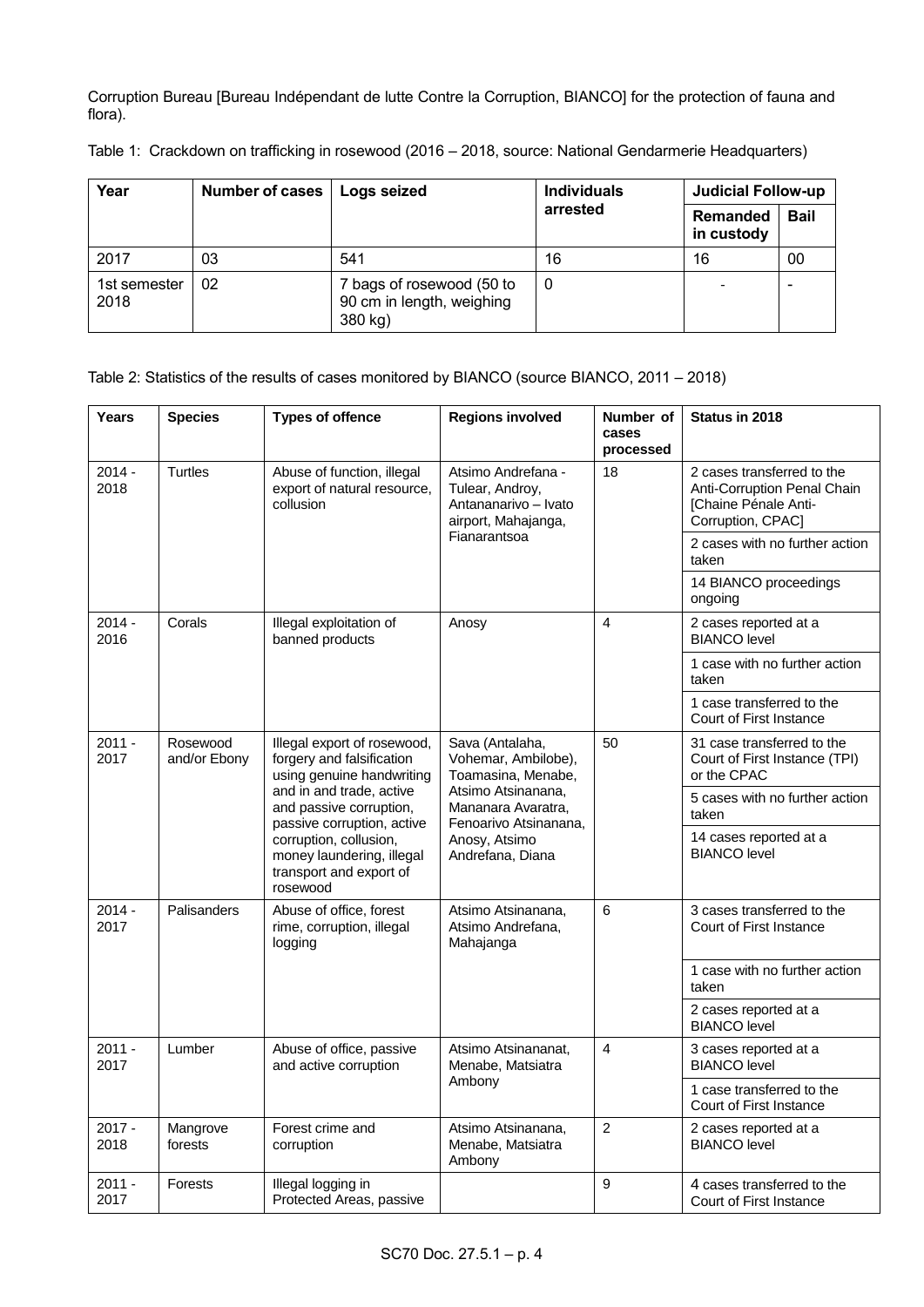| and illegal tree felling | corruption, abuse of office<br>Atsimo Atsinananat,<br>Menabe, Matsiatra<br>Ambony | 5 cases reported at a<br><b>BIANCO</b> level |
|--------------------------|-----------------------------------------------------------------------------------|----------------------------------------------|
|--------------------------|-----------------------------------------------------------------------------------|----------------------------------------------|

Note: Cases initiated by BIANCO several years ago still remain under investigation.

# - *Environmental crimes in 2018* **(cf. Annex II)**

Forty-three (43) cases of offences have been transmitted to the courts in 2018 – to date -. The most recurrent offences include crimes committed in protected areas and trafficking in protected animal species (turtles and lemurs):

- $\checkmark$  in all, eighty-nine (89) individuals have been referred to the Public Prosecutor and fifty-two (52) of them have been remanded in custody;
- twenty-two (22) cases have been tried and twenty-one (21) are still under investigation.

It is appropriate to specify that of the cases listed, those relating to offences linked to rosewood or ebony will be referred to the Special Court, the only jurisdiction competent to judge these cases.

Among these cases, is important to mention that, in some of offences that were committed this year, species protected by national legislation and the conservation of protected areas were targeted.

# - **Cases of the LUMINA vessel and the Botry**

With regard to the attempted export of rosewood logs aboard a vessel named LUMINA and the Botry, the investigation is currently being finalised and the case is awaiting the order for referral to the Ordinary Criminal Court of Antananarivo. Now, with the establishment of the Special Court, the case should be transmitted as it is to the latter at a later date.

# - **Case of trafficking in turtles in Southern Madagascar - Toliara**

A total of 10,196 specimens of the radiated turtle (*Astrochelys radiata*) (known as sokake in Madagascar) were seized in April 2018, victims of illegal trade. This trafficking was uncovered thanks to the network of stakeholders made up of public structures responsible for law enforcement, NGOs, and civil society organisations that support the Regional Directorate for the Environment, Ecology and Forests in the Atsimo-Adrefana Region in protecting the environment. Five (5) people directly involved in the affair were arrested and remanded in custody. Investigations by the Independent Anti-Corruption Bureau [Bureau Indépendant Anti-Corruption, BIANCO] continue in order to dismantle this network of traffickers.

# Case of land clearing in the "Bongolava" Protected Area in the Sofia Region

As a result of the problem of the migration of people from Southern Madagascar, several protected areas are suffering from human-induced pressure. This is the case of the new "Bongolava" Protected Area located in the Sofia Region (in Western Madagascar), where, in June 2018, unauthorised clearing of natural forests were identified in the very centre of the protected area. Seven (7) people behind these actions were arrested by representatives of the Regional Directorate for the Environment, Ecology and Forests, with the support of the national Gendarmerie. However, unhappy with these law enforcement actions, a group of malicious individuals demanded the release of the people involved in this offence and then ransacked and burned the office of the Department of the Environment, Ecology and Forests of the town of Boriziny as well as the District Chief's home. They also physically harassed the manager and members of the local community who manage the abovementioned protected area. In view of this alarming situation, the Ministry of the Environment, Ecology and Forests called on the Government for support in order to stop this land-clearing phenomenon. It should be noted that legal proceedings are underway with the competent jurisdictions.

# - **Case of lemur hunting in a protected area**

The lemur species in Madagascar are classified as animals that are protected by Malagasy legislation and are included in Appendix I of CITES. In February 2018, 12 lemurs, including 11 *Indri indri* and 1 *Propithecus diadema,* were hunted involving the use of a Class III firearm, without authorisation, in the Antavolobe Iaroka Forest, in the Rural Commune of Andasibe. This was discovered by the Regional Directorate of the Ministry of the Environment,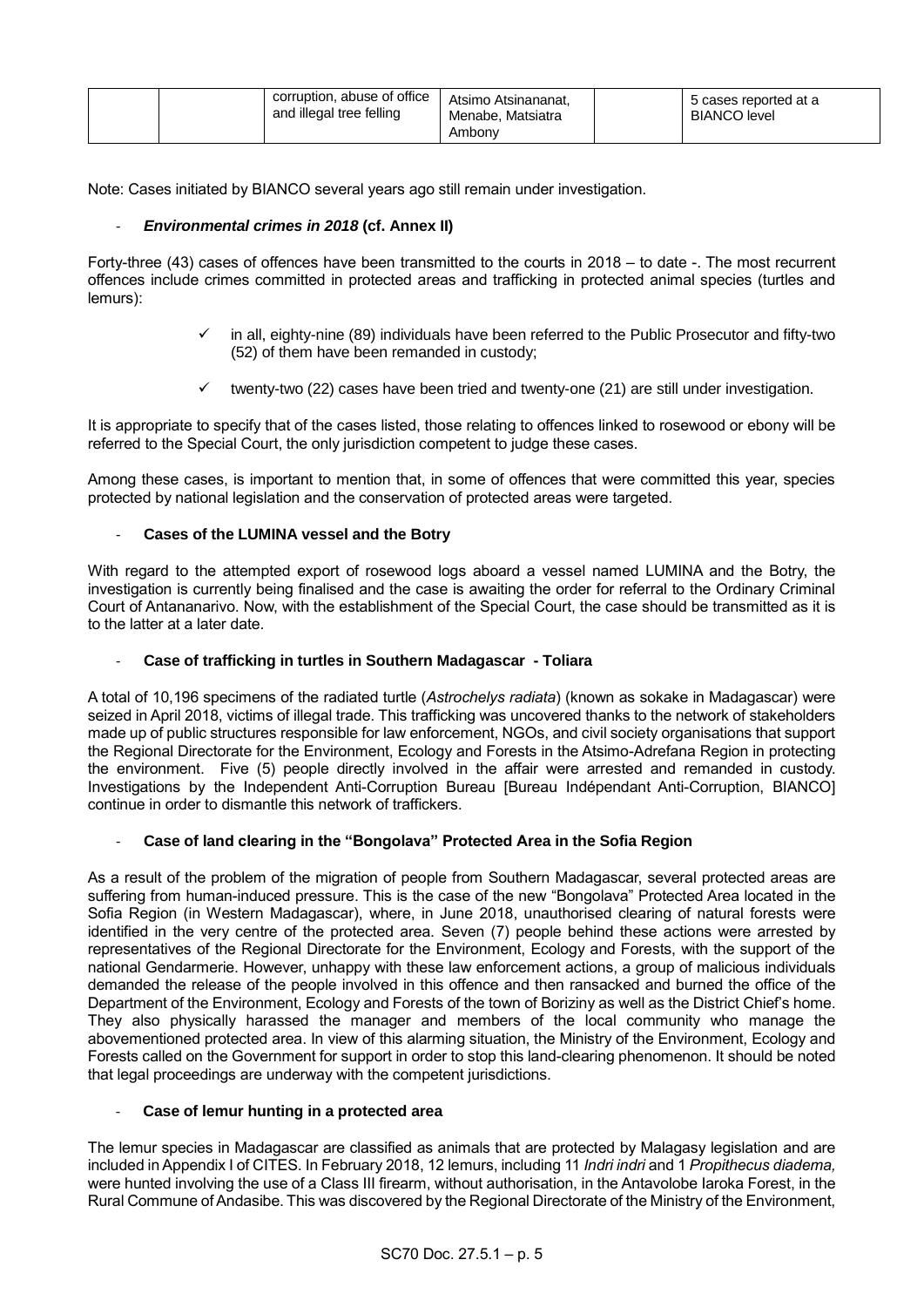Ecology and Forests (MEEF) of Alaotra Mangoro. The person involved directly in this hunt was arrested and remanded in custody. The search continues for another person who is also suspected of having taken part in this offence.

# **b. Measure to prevent illegal logging**

For two years, there have been no reports of illegal trade in precious wood to foreign countries. However, attempts have been thwarted by the government's internal organisation. Permanent maritime and coastal surveillance is carried out by the Maritime Data Analysis Centre [Centre de Fusion des Informations Maritimes, CFIM] and the Port, Maritime and River Agency [Agence Portuaire, Maritime et Fluviale, APMF] by satellite tracking. In sensitive areas, the surveillance has been reinforced by mixed patrols made up of gendarmes and military personnel. There are informers in the ports who provide information on the movements of small vessels and about any recruitment of stevedores. Moreover, offences are processed on a case-by-case basis.

# **I. Surveillance of Madagascar's maritime and coastal space**

The area encompassing the coast of Eastern Madagascar is a sensitive zone and famous for being a high-risk area for rosewood trafficking. The permanent surveillance of this area is currently effective, thanks to the use of sophisticated surveillance tools by the CFIM in collaboration with the ministerial bodies involved in this combat.

These structures warn the local authorities in locations near the coast where the suspected vessel is present in order to check for and investigate on land to see if there are any possible illegal movements or trans-shipments of rosewood. Moreover, the CFIM draws up a daily monitoring report on the vessels in the area surrounding the high-risk zone. They also send this report to the bodies involved in this combat, which in this case are the Interministerial Committee in charge of the Sanitation of the Rosewood and Ebony Sector [Comité Interministériel en charge de l'assainissement de la Filière Bois de rose et Bois d'ébène, COMINT] and the Ministry of the Environment, Ecology and Forests [Ministère de l'Environnement, de l'Ecologie et des Forêts, MEEF].

Thus, from January 2017 to date, three attempts at illegal trafficking have been thwarted, including 2 attempts reported in the Madagascar document SC69, doc 49.1 R1 and another on 31 December 2017 arrested by the national police in the Atsinanana Region. Three (3) cases of the suspicious presence of vessels in the vicinity of the abovementioned area were processed in collaboration with the stakeholders in this fight. It should be noted the all of the abovementioned attempts were thwarted and or stopped by the state stakeholders and, therefore, no rosewood was removed from Madagascar.

# **ii. Reinforcing the surveillance of protected areas**

The surveillance of protected areas is one of the main activities carried out by the managers of the protected areas. In the six (6) "Rainforests of Atsinanana" national parks, 98% of the surface area of this World Heritage Site was controlled or monitored in 2017 by agents from "Madagascar National Parks". Thirty-eight (38) surveillance mission raids were carried out on the site by mixed brigades (gendarmerie, military personnel, local authorities, water and forests officials and the Mining Police [Police des Mines]).

In 2015, "Madagascar National Parks", like other managers such as the "Wildlife Conservation Society" or "Conservation International" started to use the Spatial Monitoring and Reporting Tool (SMART) to monitor the land and the illegal wildlife trade affecting the biodiversity within the protected areas they manage.

# **iii. Cooperation in combating the illegal trade in natural resources**

# **At a national level**

- **Official publication of the review report by the United Nations Office on Drugs and Crime (UNODC)**

After the validation at a national level of the UNODC's review report, the official publication the assessment mission regarding offences linked to wildlife and forests was carried out on 22 and 23 March 2018.

# - **SCAPES project, "sustainable conservation approaches" initiative**

With the initiative of Madagascar's partners such as USAID and a consortium made up of the World Wide Fund for Nature (WWF), the Wildlife Conservation Society (WCS), Conservation International (CI) and TRAFFIC (an international organisation forming a network that monitors the trade in wild fauna and flora), a project entitled SCAPES or "Sustainable Conservation Approaches in Priority Ecosystems" was implemented in Madagascar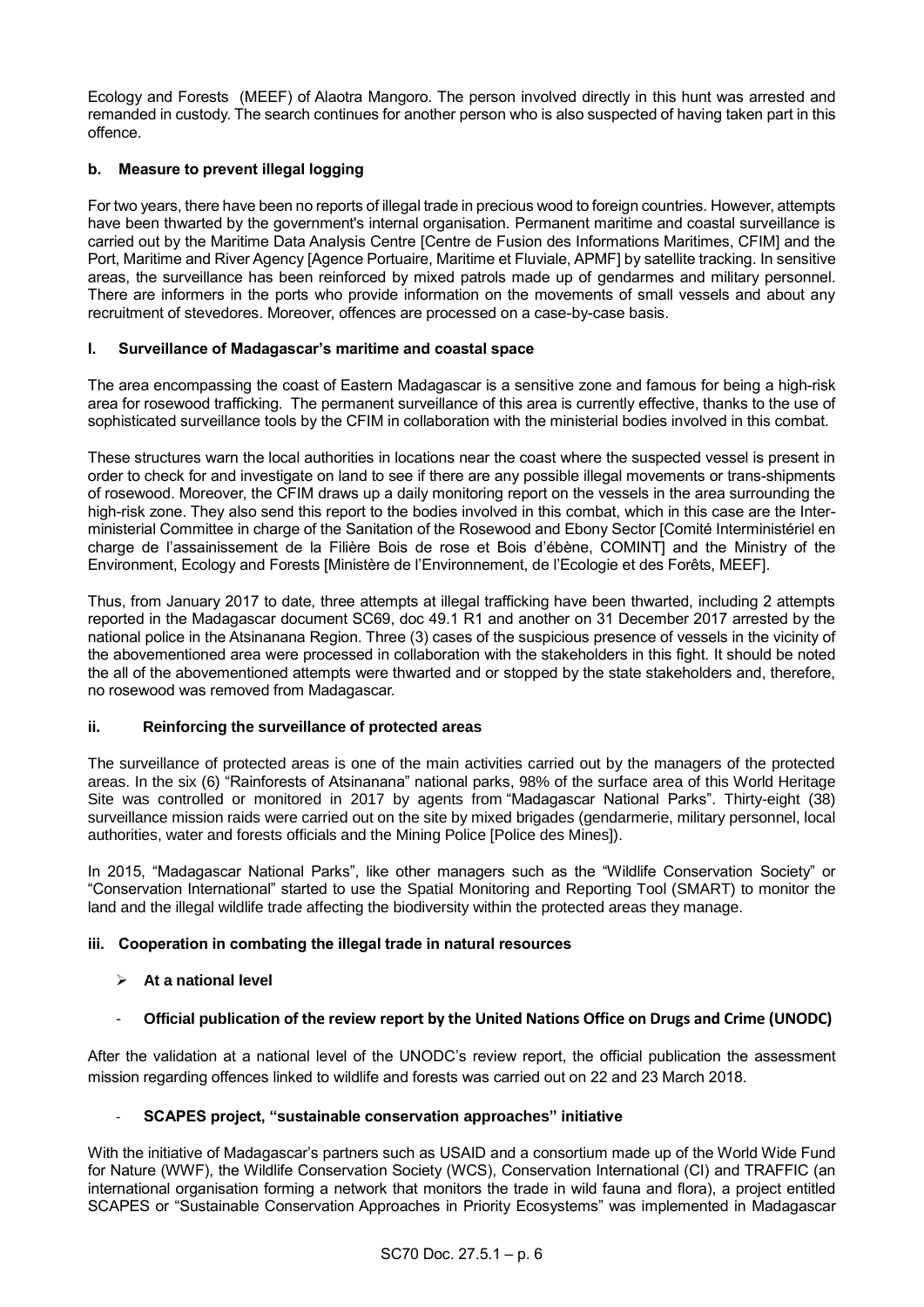(2013 to 2016). Its activities focused on combating the illegal trade in precious wood and reptiles, as well as on the training of key stakeholders in order to raise awareness and to monitor and fight the illegal trade in wood and wildlife at landscape, regional and national levels. This process mobilised different members of society, from community organisations to timber traders and also including journalists, forest rangers, the authorities in charge of law enforcement, the courts and the ministries. The areas of intervention involve the northern eco-region of the Atsinanana Region including the Marojejy-Tsaratanana-Anjanaharibe (COMATSA) corridor, Makira-Masaola-Antongil Bay (MaMaBay), and the Ankeniheny-Zahamena corridor.

Training was provided to improve the identification of species of wood (report carried out in the committee for animals) and reptiles, to draw up a legislative framework for improved management and to reduce the illegal trade in wildlife species, to develop the skills of civil society organisations (CSOs) and investigative journalists, in order to facilitate the reporting of illegal practices. Thanks to this support, a new national Coalition for the defence of the environment and three CSO regional coalitions (LAMPOGNO, COCAZ, TMTI) are now able to identify, monitor and report wildlife crimes. Community forest rangers and the personnel in protected areas are better trained in law enforcement monitoring techniques and methods by using the SMART (Spatial Monitoring And Reporting Tools) conservation software.

This method has allowed better techniques to be adopted in order to control trade and to monitor protected areas at a national level. The support for the introduction of SMART in Madagascar has opened the way for the improvement of the enforcement of the wildlife law and for ecological monitoring in this country. The NGOs that did not take part in the programme are increasingly adopting the system and, more importantly, the government is adopting SMART across the entire country. Since the system allows data to be collected and ensures the transparency of the information added, it will constitute an important factor in the improved environmental governance for many stakeholders.

# **At a regional level**

# TWIX (Trade in Wildlife Information eXchange)

Madagascar has taken part in international initiatives to reduce trafficking in natural resources. Information sharing and cooperation within and between the law enforcement authorities, and within and between countries, are essential in the fight against transnational organised crime concerning wild flora and fauna. TWIX (Trade in Wildlife Information eXchange) is an Internet tool that facilitates the exchange of information and encourages international cooperation between law enforcement officers and control with agents in management authorities.

In November 2015, the ministers of the environment of the "**Southern African Development Community"** (SADC) Member States approved the Law Enforcement and Anti-Poaching (LEAP) Strategy. This was followed by a workshop for the ministers of the environment in Gaborone in July 2016, where actions were explored for implementing the LEAP and developing the Wildlife Crime Prevention and Cooperation Unit (WCPCU) required by the strategy.

In November 2016, a workshop on the implementation of TWIX in the SADC region was held in Gaborone. Madagascar was represented there by customs officers and CITES Management Authority officials. It was agreed unanimously that the development of a SADC-TWIX would be an effective tool for fighting against the illegal wildlife trade in the region. This tool follows the AFRICA-TWIX model in Central Africa where the TRAFFIC experts are carrying out an exploratory mission in each country in order to demonstrate how TWIX works to more agents from the competent services.

In July 2018, Madagascar finished developing its TWIX system and nominated its TWIX focal point in order to ensure the liaison with the other agencies that are to be included in the list of users of this system. The institutions involved in the illegal trade in fauna and flora in Madagascar (Customs, the Air and Border Police, Gendarmerie, Fisheries Monitoring Centre [Centre de Surveillances des Pêches, CSP], the anti-corruption unit, the magistrates and the Special Chain for rosewood and the magistrates from the Courts of First Instance) with BIANCO, agree unanimously about the implementation of TWIX. The system will be up and running well before the end of 2018.

# - **Zanzibar Declaration**

Madagascar participated in the 6<sup>th</sup> Annual East Africa Timber Trade Stakeholders' Forum where the theme was "**The Role of Regional Economic Commissions (RECs) in the Convention on International Trade in Endangered Species of Wild Fauna and Flora (CITES) and the Timber Trade",** which was organised by TRAFFIC, WWF and Uganda's Forestry Sector Support Department (FSSD) under the Ministry of Water and took place from 19 to 20 June 2018 at the Protea Hotel, Mariott Entebbe, Uganda. The objective of the 2018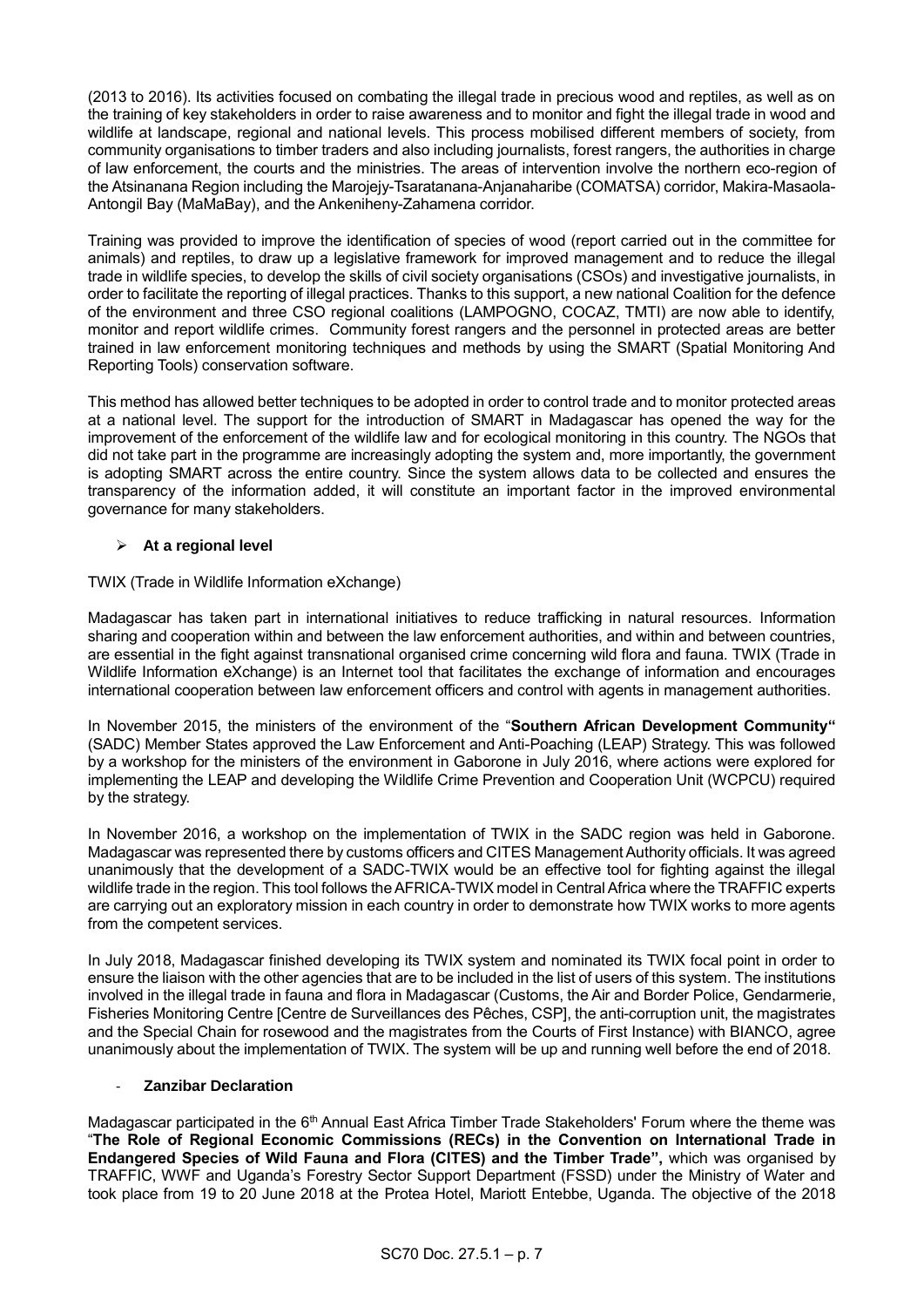forum was to strengthen the implementation of CITES by the East African region's forest authorities, member states under the Zanzibar Declaration, in preparation for the 18<sup>th</sup> Conference of the Parties (CoP) to CITES in Sri Lanka in May 2019.

During the last forum in 2017, Madagascar established an action plan to combat the illegal timber trade, but this action plan was not implemented. However, the action plan adopted by CITES is in line with the implementation of the Zanzibar action plan. At the end of the forum, it was clear that a bilateral cooperation protocol between countries needs to be established in order to help the countries in which the illegal trade originates to rule on the return of seized timber. The representatives of the members states of the East African Community (EAC) and the SADC made note of Madagascar's wish to obtain the support of the countries that signed the Zanzibar Declaration for the implementation of the CITES action plan, including the implementation of the precious wood business plan. However, since Madagascar is not part of the EAC, the issue must be discussed with the SADC for the establishment of the agreement. At present, only Mozambique has signed an agreement with China on this issue.

At this forum,

- a proposal was made for a block agreement with China, notably on issues regarding the export of forest products to that country.
- all member countries agreed on the organisation of a workshop to prepare the Conference of the Parties and a workshop after the CoP for its assessment.

# **II. Audited stockpile inventories**

# **1. Inventory of declared timber**

Following Decree No. 2014-906, the mission to consolidate the rosewood and ebony sector was assigned to the Inter-ministerial Committee in charge of the Sanitation of the Rosewood and Ebony Sector, led by the Primer Minister who has an Executive Secretariat. This committee is the decision-making and coordination body, whose mission is to encourage consistency and synergy in the actions carried out by the different ministerial departments in order to reach a "zero stock" situation, as well as to have "zero tolerance" with illegal trade, so as to eliminate the "laundering" of any new illegal logging activities.

In 2011, faced with the deterioration of the forests, the escalation in the plundering of and the illegal trade in rosewood and ebony, Madagascar issued a ruling to crack down on offences related to rosewood and ebony. All holders of rosewood or ebony stockpiles were also asked to declare their stockpiles to the forestry administration in each region.

# **1.1. Stockpile control objective**

In order to satisfy the recommendations of the Standing Committee regarding carrying out inventories and auditing stocks, in 2017 the Government Madagascar decided to allocate a budget of 750,000,000 ariary (around 234,000 USD) to this task. The mission was dispatched to the region with a high concentration of stockpiles. Following the voluntary declarations in 2011 (Ruling N° 2011 – 001) by the operators with stockpiles, physical inventories of timber and comparisons with declarations were carried out. The mission was carried out between November 2017 and January 2018.

# **1.2. Methodology and approach**

# **a. The coordination and choice of sites**

The rosewood and ebony sector sanitation operation and the coordination of inventory activities on the ground were carried out by the Executive Secretariat of the Inter-ministerial Committee [Secrétariat Exécutif du Comité Interministériel, SE COMINT].

The methods used for the inventory follow the same procedures as those adopted by the SGS Company during the audit of stockpiles of seized timber, involving the recording, marking with barcodes, coding and sealing. The marking system proposed in the business plan (version SC 69 – 49 – 01 A4) was not available during the mission.

The Sava Region was chosen, because the geographical location of the declared timber shows that this region is the one of greatest importance in terms of rosewood and ebony.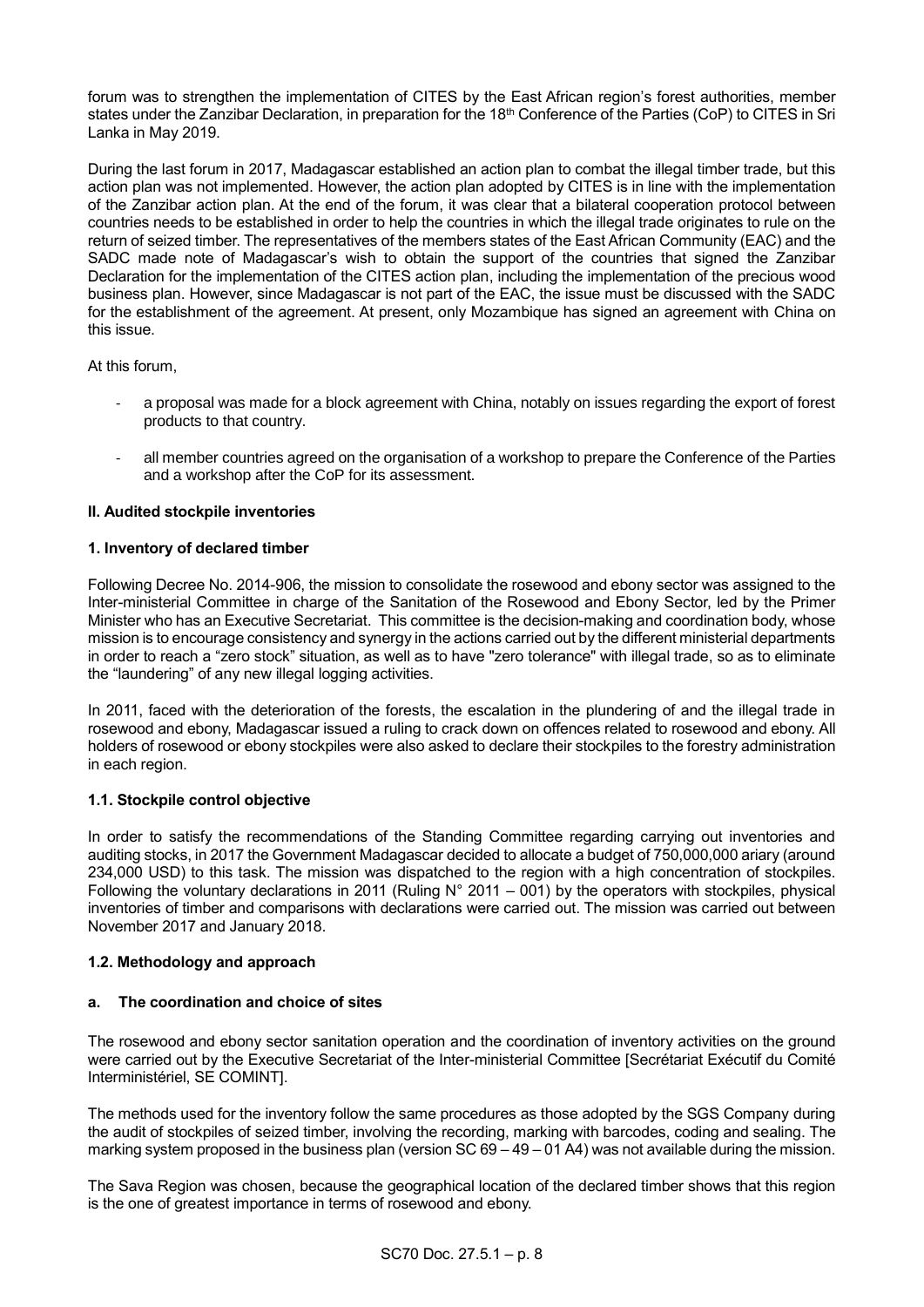# **b. The composition of the teams**

The teams are made up of members of SE COMINT, of the Forest Law Enforcement Directorate [Direction du Contrôle Forestier, DCF], the Regional Directorate of the Environment, Ecology and Forests [Direction Régionale de l'Environnement, de l'Ecologie et des Forêts], civil society, the Independent Anti-Corruption Bureau, and representatives of regional administrations: District and Region, and have been divided into 4 groups to cover the Sava Region.

During field operations, the Maritime Data Analysis Centre [Centre National de Fusion d'Informations Maritimes, CFIM] and the Port, Maritime and Waterways Agency [Agence Portuaire, Maritime et Fluviale] were responsible for monitoring the movements of suspicious vessels through satellite operations.

#### **c. Methods and approaches**

Before implementing the inventories, meetings were organised between the regional leaders (Regional Leader, District Leader, the Mixed Planning Body that is in charge of aspects related to safety) to explain the reasons for the delegation's visit.

Meetings initiated by the Regional Prefect, the Sava Regional Leader, and SE COMINT were held with stockpile declarers to explain the reason for the raid on Sava, the procedure for the inventory of declared rosewood stockpiles, and the achievement of collaboration with the operators for access to stocks and maintenance.

#### **d. Results**

#### **- Number of stockpiles counted**

This funding made it possible to carry out inventories, marking, coding and stamping over a period of 61 days in 64 sites within the North Region of Madagascar. The details are presented in the following table:

| <b>Description</b>   | <b>Number</b><br>оf<br>stockpiles<br>declared | Number found     | Volume (m3) | Weight (t) |  |
|----------------------|-----------------------------------------------|------------------|-------------|------------|--|
| <b>LOGS</b>          | 53 852                                        | 33737            | 3252.772    | 4383.296   |  |
| <b>VENEER SHEETS</b> |                                               | 12143 + 1 BATCH  | 442.85      | 759.172    |  |
| <b>OTHER</b>         |                                               | 2642 + 4 BATCHES | 226,88      | 281,206    |  |

In addition to the physical checking of the wood, each site holding stockpiles was recorded administratively indicating the corresponding Region, District, Commune and Fokontany. The GPS coordinates of the location were also recorded and included in a database.

#### **- Custodial guards**

Since the transportation of the stockpiles is very expensive in comparison with the funding granted, SE COMINT decided to name each declarer as a custodial guard of the wood he had declared. He is responsible for his timber both administratively and under criminal law. This constitutes progress in the safeguarding of the declared rosewood. The wood counted in this manner was sealed.

# **- The preparation of verbatim records**

On each field visit, the declarer's authorisation was requested, revealing the sites that the latter wanted to inventory. Five copies of the verbatim record are prepared and signed by the declarer, forestry officials, and judicial police officers and agents. Observers such as BIANCO or members of the gendarmerie and the national police force also sign the verbatim report. The reports include the following points: reference of the declaration, number of rosewood logs declared, number of rosewood logs found, difference between these two figures (higher or lower numbers), information identifying the site, information identifying the declarer. Three (3) copies of the verbatim report are for the special chain to fight against the trafficking in rosewood and ebony, one (1) copy is sent to the Regional Directorate of Forests [Régionale des Forêts], one (1) copy is for the SE COMINT files. Moreover, two types of verbatim report are drawn up: the verbatim report for the counting and the verbatim report for the sealing and the nomination of the custodial guard.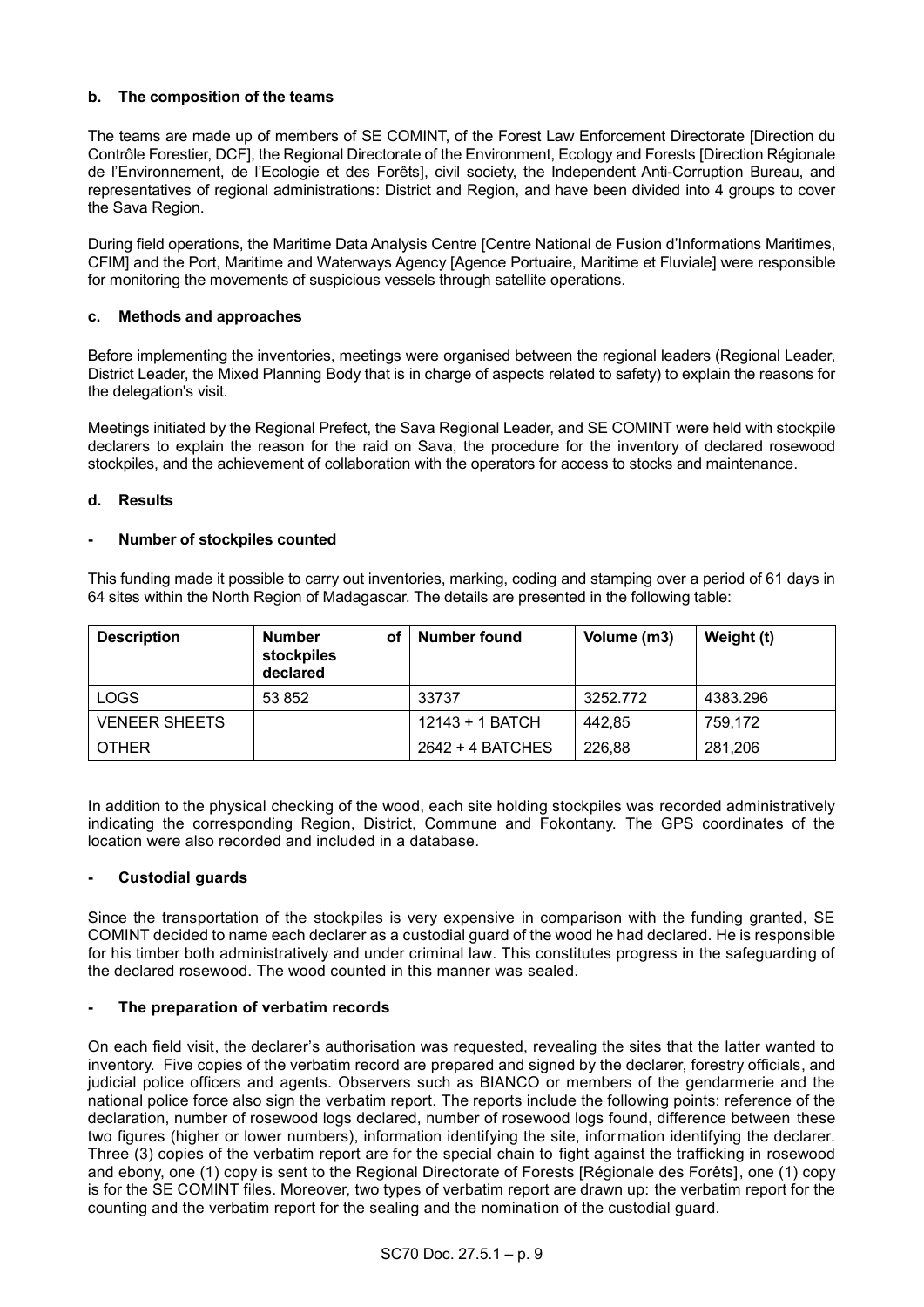Clarification of the statuses of the timber stockpiles identified during the inventories in comparison with the 2011 Order is ongoing. In accordance with Article 28 of the Implementing Decree for the Special Chain N° 2016 – 801, SE COMINT must collaborate with the Special Chain, notably in sending any information, data or documents that may be of use in making a ruling on their fate.

# **III. Strategy and plan for the identification of undisclosed and hidden stockpiles of** *Dalbergia* **spp. and** *Diopsyros* **spp.**

Any timber that is hidden or concealed will be seized, the mixed investigation brigade will open an investigation, and the Special Court will decide on its fate in accordance with existing regulations.

# **IV. Review of the business plan**

#### **1. Update of the document entitled, "Stockpile audit mechanism and business plan"**

At the 69th meeting of the Standing Committee of CITES reviewed the document entitled "Stockpile audit mechanism and business plan", presented by Madagascar. The Committee did not approve the document and asked the Secretariat to continue to collaborate with Madagascar and its partners so as to revise and finalise the document, bearing in mind the observations made in paragraphs 33 and 34 of document SC69 Doc. 49.2. The review includes the implementation schedule; the budgets and resources required to execute the plan; the allocation of the potential revenue and the monitoring mechanisms for the control and distribution of the finances generated; the scope and role of independent, external supervision; the enforcement aspects relating to the operations and the implementation of the plan; the monitoring of the possible effects of any sales on illegal logging and timber trafficking; and issues of transparency and cooperation.

Following this decision, and in order to comply with it, Madagascar recruited a consultant to help with the review of the Business Plan, in accordance with the recommendations of the CITES Standing Committee. It also entered into in-depth discussions with technical partners, in particular the World Bank and the International Tropical Timber Organisation (ITTO). These discussions also led to a proposal by Madagascar to hold a workshop bringing together the stakeholders concerned from governments (the CITES Secretariat, the European Union, the Government of the USA, USAID, FAO, GIZ, a representative of the Chinese CITES Management Authority), from civil society (AVG), the private sector, academia, legal experts and international organisations (WWF, TRAFFIC, EIA), and the Malagasy Government (Executive Secretariat in charge of the Sanitation of the Rosewood and Ebony Sector, the Ministry of the Environment, Ecology and Forests, the Ministry of Justice, the Ministry of Finance and Budget, BIANCO) to discuss the phases that could lead to the implementation of the revised business plan in order to tackle the issues raised by the Standing Committee.

This workshop was held in Antananarivo, Madagascar, from 19 to 21 June 2018. The workshop was coorganised by Madagascar (MEEF) and ITTO. Several points of the business plan were discussed, including the aspect regarding compensation for the stockpile holders, the financing of its implementation, transparency in the execution of inventories and the results. Moreover, associated activities including the enforcement of the law on illegal logging and exports, the fight against fraud and the possible effects of the potential opening up of trade, were also highlighted by the participants. The updated and finalised document is attached to this report.

#### **2. Updating of Decree N° 2016 – 801 on the enforcement of Law N° 2015-056 of 3 February 2016 regarding the creation of the "Special Chain to Fight against the Trafficking in Rosewood and/or Ebony" and the crackdown on offences linked to rosewood and ebony.**

Following the recommendation from CITES, the update of the decree for the implementation of the special chain, in terms of the apportionment formula for the income from sales, and in order to include the idea of "compensation" is currently being prepared. Moreover, the granting of a percentage of the profits from the sale of precious timber to the Ministry of Justice, in order to allow the latter to increase its activities to disseminate the law and raise the population's awareness so as to promote environmental justice, is currently being discussed. Indeed, it has been noted that the coercive and repressive measures are not sufficient to eliminate the illegal activities that are commonly carried out by some members of the population. When poverty is added to the equation, on the one hand the vulnerable populations find it hard to resist the juicy profits that can be made through trade in turtles and lemurs. On the other hand, for some people the exploitation of forest resources is more a question of survival than a means of making a profit, and hence awareness-raising is necessary.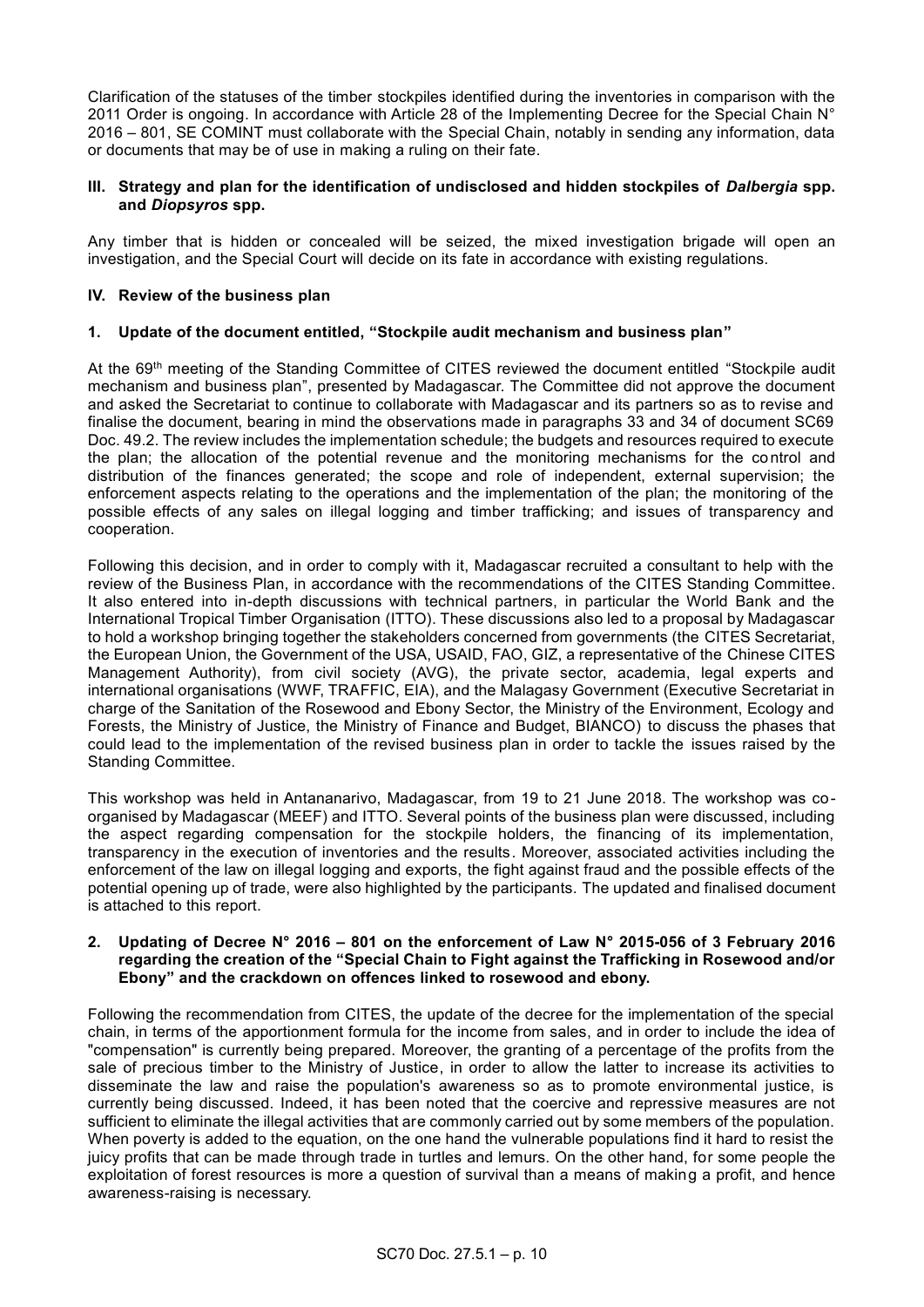#### **3. Implementation of a decree for processing the declarers following Order Nº 2011 - 001**

The legal status of the stockpiles declared by the operators pursuant to Order 2011-001 of 8 August 2011, was not taken into account in the law on the Special Chain. A legal loophole was identified by the lawyers.

Therefore, a draft decree is currently being prepared in order to rule on this position and to establish the conditions and the means of allocating the compensation scheme for rosewood and/or ebony that have been declared non-controlled. Non-compliant or hidden timber is excluded from the compensation scheme provided for by this decree. An ad-hoc committee will be responsible for checking the compliance with the declarations in accordance with the abovementioned conditions.

The Committee is notably made up of the Forestry Administration involved at a regional level, the Executive Secretariat in charge of the Sanitation of the Rosewood and Ebony Sector, and representatives of civil society, working to protect the forests involved at a regional level.

#### **V. Perspectives**

#### **1. Malagasy forest policy**

Madagascar is in a paradoxical situation with its enormous economic and environmental potential and the extreme poverty of its 25 million inhabitants, living in a huge country with a surface area of 592,000 km<sup>2</sup> and a coastline 5,600 km long.

The country is potentially rich in mining products and natural resources. It is a country with a huge terrestrial and marine diversity, with high levels of endemism even at a local level.

Thus, the General State Policy and the National Development Plan consider the environment to be one of the priority sectors, in order to ensure the sustainability of the fight against poverty and the development of the country.

These economic, social and environmental contexts and the future availability of clear, precise, coherent references to guide public action in favour of the sustainable management of the country's forests , inspired the Ministry of the Environment, Ecology and Forests to renew its forest policy (2016-2030), and to draw up strategies aimed at reversing current trends.

This is the vision of new Malagasy forest policy for the period 2016-2030: "All stakeholders must get organised and work together in order to ensure that Madagascar's forest resources are protected and developed in a sustainable, rational and responsible manner". Thus, the forest policy guidelines focus on the following interdependent elements:

- ensuring the sustainable and effective management of Madagascar's forest capital;
- improving forest governance;
- establishing sustainable financing systems;

Moreover, the following points will also be implemented:

- a complete assessment of the current status of wildlife trafficking in Madagascar in view of the preparation of a natural strategy to fight against wildlife crime. This activity will be carried out with the support of USAID Madagascar and all the American government organisations present or providing their support to Madagascar (for example: the US Department of State, the US Department of Defense, the US Fish and Wildlife Service, etc.);
- the implementation of the recommendations of the assessment mission regarding crime linked to wildlife and forests, led by UNODC;
- the revision of forest legislation including concerns about palisanders the conducting of studies on non-detriment findings (NDF) on precious wood species.

#### **2. Decision on the exploitation of rosewood and ebony species**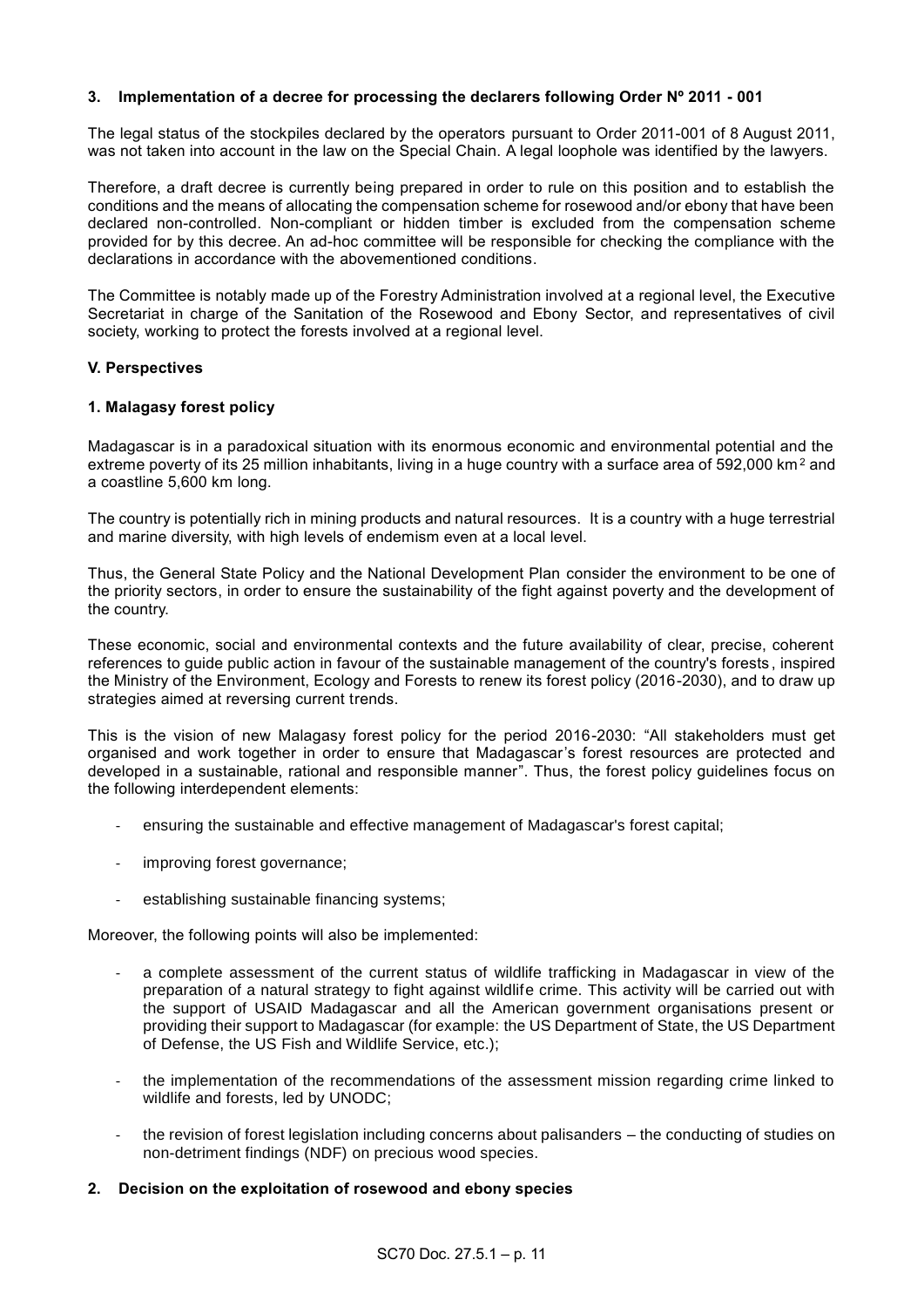With regard to the exploitation of precious forest species, the forest code that is currently being updated will consider the following general guidelines that will allow:

- the *Dalbergia* spp. and *Diospyros* spp. that are shown as being critically vulnerable in the results of the national inventory to be excluded from all forms of exploitation;
- the MDE for the exploitation to be established on for each species, based on the results of scientific inventories;
- the maximum exploitable volumes per species to be established based on inventories carried out on an appropriate development scale.

In this respect, for species that are properly identified as *Dalbergia* spp. and *Diospyros* spp. Madagascar is to propose a precautionary export quota based on reliable scientific data and where adequate non-prejudice findings can be undertaken.

#### **Conclusion**

Madagascar has invested a great deal of time and resources in updating the business plan document, following the instructions received from the CITES Standing Committee.

SC 69 to point iii) *submitting a use plan, revised as recommended on page 12, paragraph d) of document SC69 Sum. 10 (Rev. 1), for examination and approval by the Standing Committee.* 

This document will be the roadmap for the sanitation of the rosewood and ebony sector in Madagascar, whose aim is to achieve "stock zero". In order to allow for its implementation, Madagascar asks the Standing Committee for its validation of this document during this 70<sup>th</sup> meeting.

Moreover, Madagascar is asking for the support of the CITES member parties consisting of supplying technical and financial support in order to help implement and verify stockpiles of *Dalbergia* spp. And *Diospyros* spp. In Madagascar, following Decision 17.205.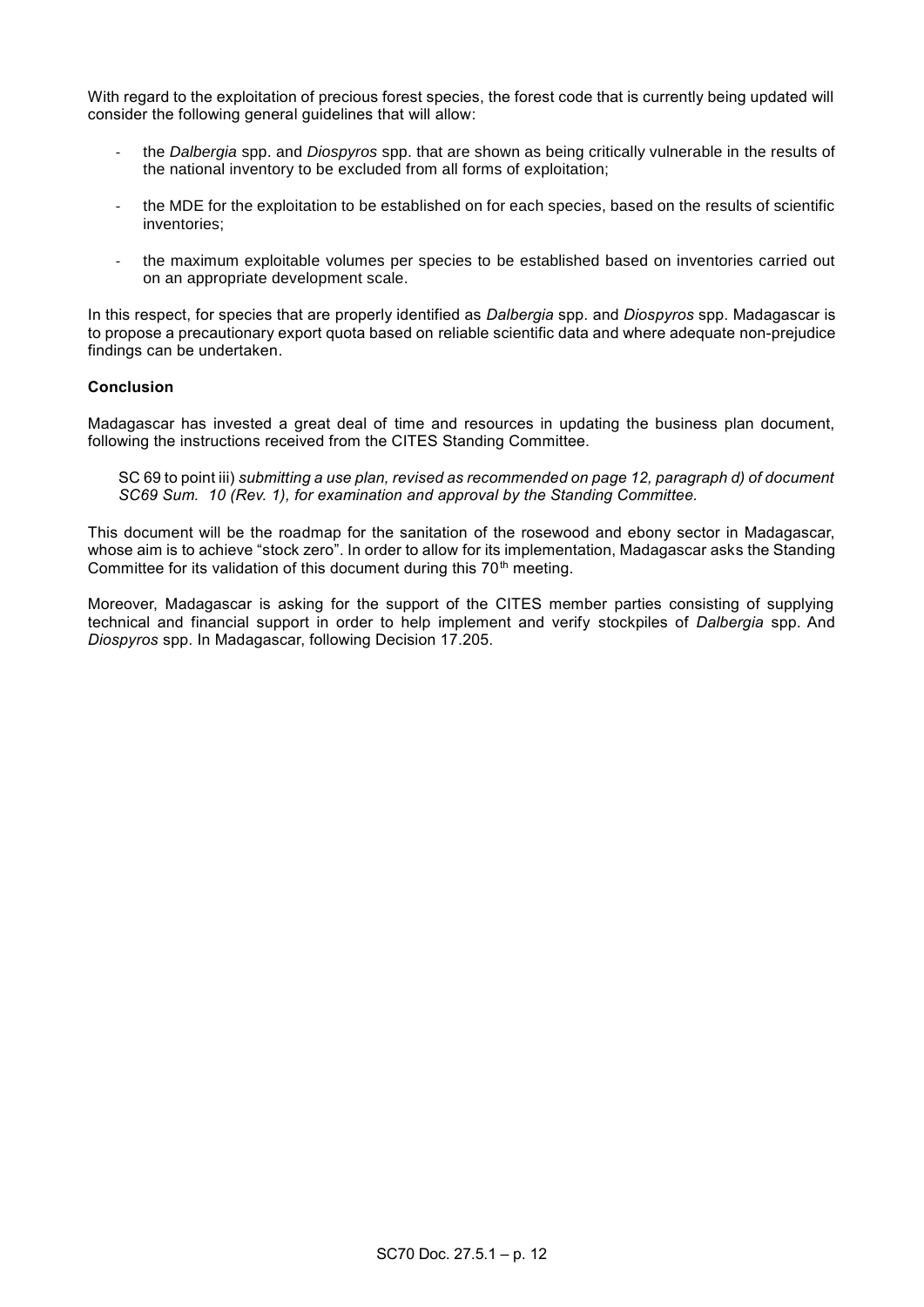| <b>REGIONS</b>                       | <b>Number of cases</b><br>received | <b>Number of cases</b><br>tried | <b>Number of cases</b><br>not registered | <b>Number of cases</b><br>to follow up<br>01 |  |
|--------------------------------------|------------------------------------|---------------------------------|------------------------------------------|----------------------------------------------|--|
| <b>ATSIMO ATSINANANA</b>             | 01                                 | 00                              | $00\,$                                   |                                              |  |
| <b>VATOVAVY</b><br><b>FITOVINANY</b> | 06                                 | 03                              | $00\,$                                   | 04                                           |  |
| <b>ANALAMANGA</b>                    | 03                                 | 01                              | 04                                       | 03                                           |  |
| <b>ATSINANANA</b>                    | 05                                 | $00\,$                          | $00\,$                                   | 05                                           |  |
| <b>TOTAL</b>                         | 21                                 | 04                              | 04                                       | 13                                           |  |

# **Current status of the 21 cases being processed in 2017**